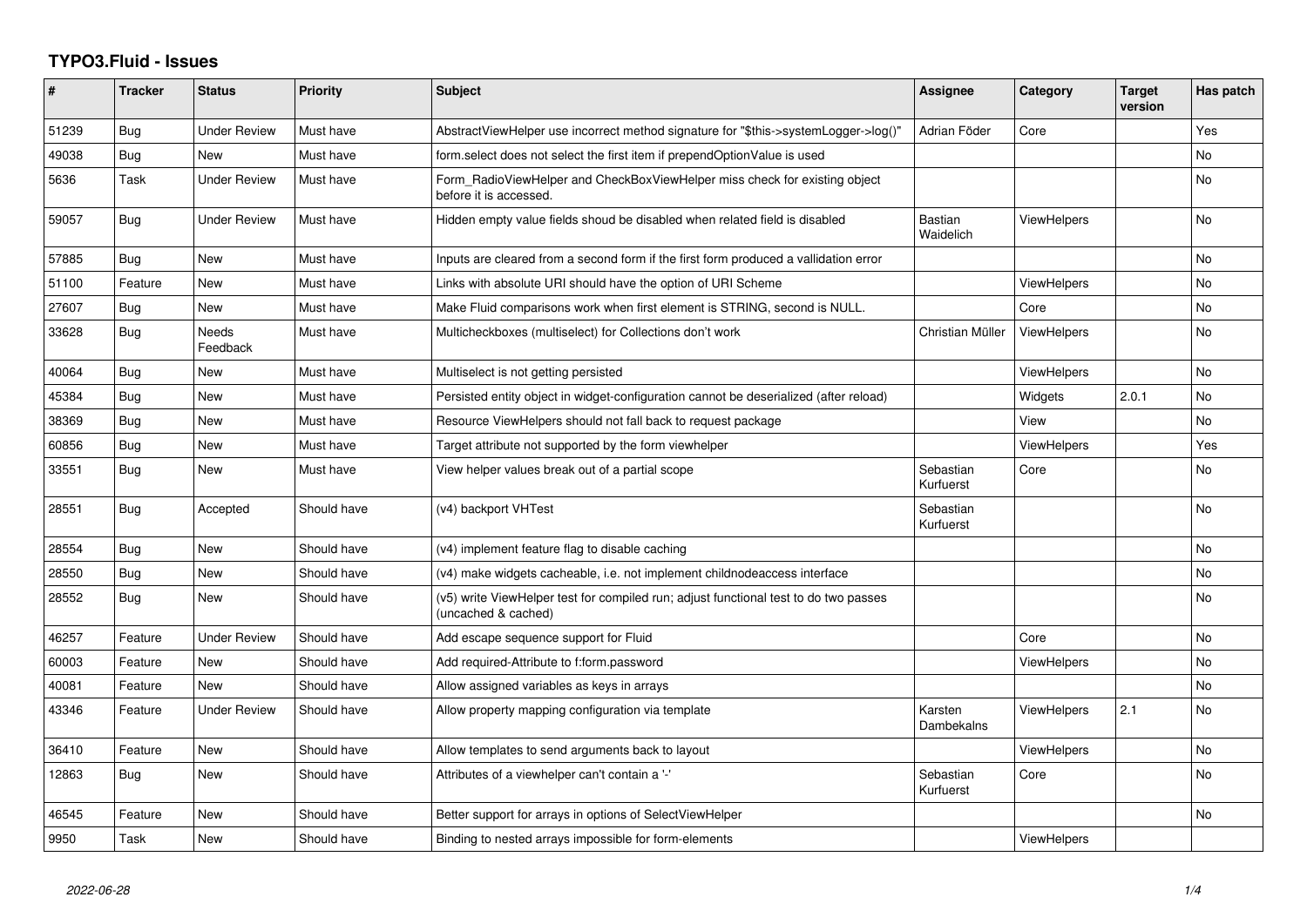| #     | <b>Tracker</b> | <b>Status</b>            | <b>Priority</b> | <b>Subject</b>                                                                                | Assignee                    | Category           | <b>Target</b><br>version | Has patch |
|-------|----------------|--------------------------|-----------------|-----------------------------------------------------------------------------------------------|-----------------------------|--------------------|--------------------------|-----------|
| 3291  | Feature        | <b>Needs</b><br>Feedback | Should have     | Cacheable viewhelpers                                                                         |                             |                    |                          | <b>No</b> |
| 38130 | Feature        | <b>New</b>               | Should have     | Checkboxes and multiple select fields should have an assignable default value                 |                             |                    |                          | No        |
| 36662 | Bug            | <b>Needs</b><br>Feedback | Should have     | Checked state isn't always correct when property is collection                                | Kevin Ulrich<br>Moschallski | <b>ViewHelpers</b> | 1.1.1                    | No        |
| 52640 | Feature        | <b>Under Review</b>      | Should have     | Create an UnlessViewHelper as opposite to the IfViewHelper                                    | Marc Neuhaus                |                    |                          | No        |
| 30937 | Bug            | New                      | Should have     | CropViewHelper stringToTruncate can't be supplied so it can't be easily extended              |                             | <b>ViewHelpers</b> |                          | Yes       |
| 54284 | Bug            | New                      | Should have     | Default Option for Switch/Case VH                                                             |                             | ViewHelpers        |                          | No        |
| 45345 | Feature        | <b>Needs</b><br>Feedback | Should have     | Easy to use comments for fluid that won't show in output                                      |                             |                    |                          |           |
| 46289 | Bug            | Needs<br>Feedback        | Should have     | Enable Escaping Interceptor in XML request format                                             |                             | View               | 2.0.1                    | No        |
| 13045 | Bug            | New                      | Should have     | Entity decode of strings are different between if-conditions and output of variable           |                             |                    |                          |           |
| 52536 | Bug            | <b>Under Review</b>      | Should have     | Errorclass not set if no property-attribute set                                               |                             |                    |                          |           |
| 45153 | Feature        | New                      | Should have     | f:be.menus.actionMenuItem - Detection of the current select option is insufficient            |                             |                    |                          | No        |
| 49600 | Bug            | New                      | Should have     | f:form tag shown as a HTML on frontend                                                        |                             | <b>ViewHelpers</b> |                          | No        |
| 58921 | Bug            | New                      | Should have     | f:form.* VHs crash if NOT inside f:form but followed by f:form                                |                             |                    |                          | No        |
| 31955 | Feature        | New                      | Should have     | f:uri.widget                                                                                  |                             | Widgets            |                          | No        |
| 37619 | Bug            | New                      | Should have     | Fatal Error when using variable in name attribute of Section ViewHelper                       |                             | <b>ViewHelpers</b> |                          | No        |
| 8648  | Bug            | New                      | Should have     | format.crop ViewHelper should support all features of the crop stdWrap function               |                             | ViewHelpers        |                          | No.       |
| 58983 | <b>Bug</b>     | New                      | Should have     | format.date does not respect linebreaks and throws exception                                  |                             |                    |                          | No        |
| 47669 | Task           | New                      | Should have     | FormViewHelper does not define the default request method                                     |                             |                    |                          | No        |
| 58862 | Bug            | Needs<br>Feedback        | Should have     | FormViewHelper doesn't accept NULL as value for \$arguments                                   | <b>Bastian</b><br>Waidelich | ViewHelpers        |                          | Yes       |
| 45394 | Task           | New                      | Should have     | Forwardport Unit test for standalone view                                                     |                             | View               |                          | No        |
| 32035 | Task           | <b>New</b>               | Should have     | Improve fluid error messages                                                                  |                             | Core               |                          | Yes       |
| 4704  | Feature        | New                      | Should have     | Improve parsing exception messages                                                            |                             | Core               |                          |           |
| 28553 | Bug            | New                      | Should have     | improve XHProf test setup                                                                     |                             |                    |                          | No        |
| 56237 | Task           | <b>New</b>               | Should have     | in-line (Condition)ViewHelpers should not evaluate on parsing                                 |                             |                    |                          | No.       |
| 55008 | Bug            | <b>Under Review</b>      | Should have     | Interceptors should be used in Partials                                                       | Christian Müller            |                    |                          | No        |
| 37095 | Feature        | New                      | Should have     | It should be possible to set a different template on a Fluid TemplateView inside an<br>action | Christopher<br>Hlubek       |                    |                          | No        |
| 8491  | Task           | Needs<br>Feedback        | Should have     | link.action and uri.action differ in absolute argument                                        | Karsten<br>Dambekalns       | <b>ViewHelpers</b> |                          | No        |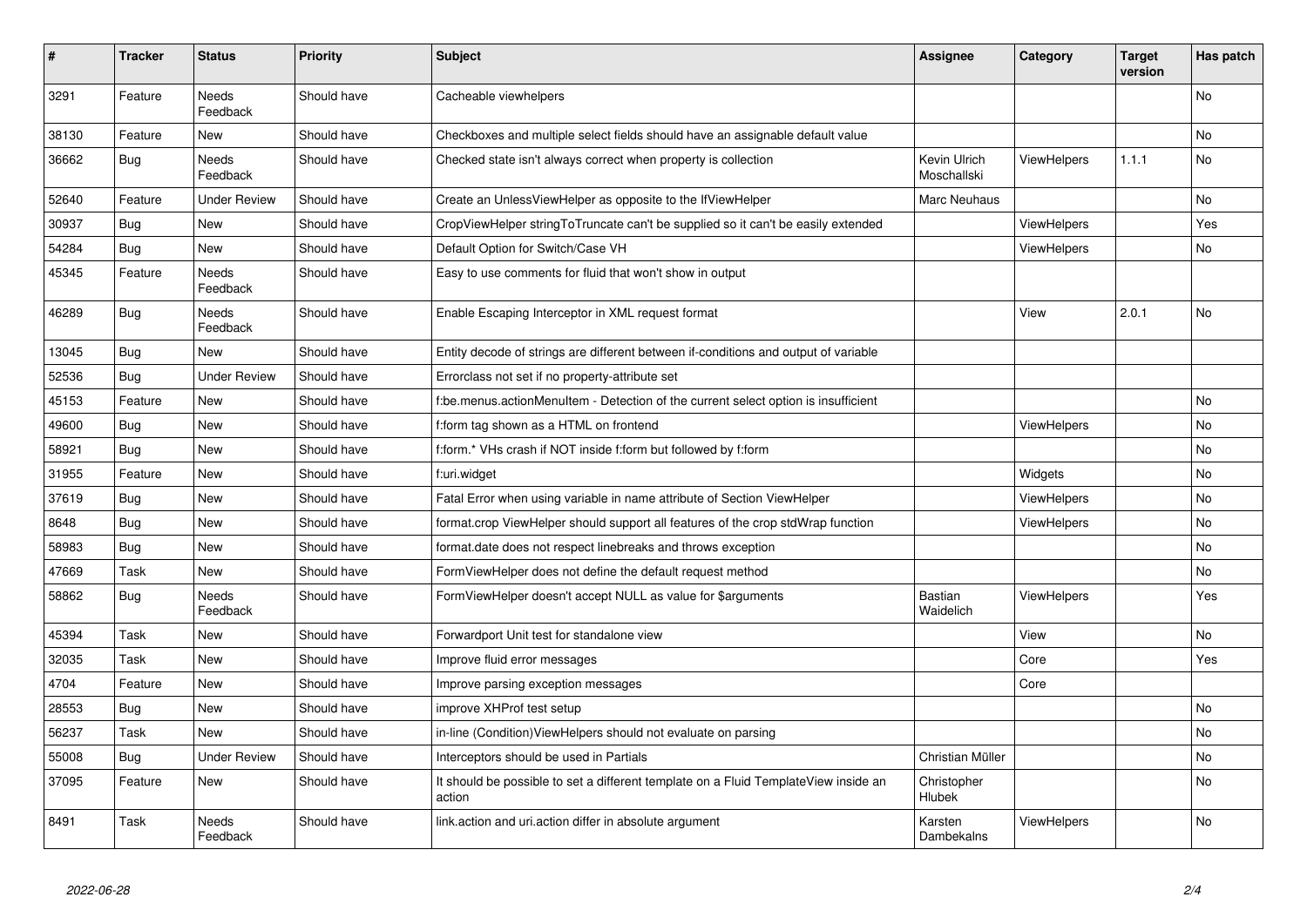| #     | <b>Tracker</b> | <b>Status</b>            | <b>Priority</b> | <b>Subject</b>                                                                                         | <b>Assignee</b>        | Category           | <b>Target</b><br>version | Has patch |
|-------|----------------|--------------------------|-----------------|--------------------------------------------------------------------------------------------------------|------------------------|--------------------|--------------------------|-----------|
| 33394 | Feature        | <b>Needs</b><br>Feedback | Should have     | Logical expression parser for BooleanNode                                                              | <b>Tobias Liebig</b>   | Core               |                          | <b>No</b> |
| 28549 | <b>Bug</b>     | New                      | Should have     | make widgets cacheable, i.e. not implement childnodeaccess interface                                   |                        |                    |                          | No        |
| 40998 | Bug            | <b>Under Review</b>      | Should have     | Missing parent request namespaces in form field name prefix                                            | Sebastian<br>Kurfuerst | ViewHelpers        | 1.1.1                    | No        |
| 42397 | Feature        | <b>New</b>               | Should have     | Missing viewhelper for general links                                                                   |                        |                    |                          | No        |
| 5933  | Feature        | Accepted                 | Should have     | Optional section rendering                                                                             | Sebastian<br>Kurfuerst | ViewHelpers        |                          | No        |
| 60271 | Feature        | New                      | Should have     | Paginate viewhelper, should also support arrays                                                        |                        |                    |                          | No        |
| 53806 | Bug            | <b>Under Review</b>      | Should have     | Paginate widget maximumNumberOfLinks rendering wrong number of links                                   | Bastian<br>Waidelich   | Widgets            |                          | No        |
| 36655 | Bug            | New                      | Should have     | <b>Pagination Links</b>                                                                                |                        | Widgets            |                          | No        |
| 34682 | Bug            | <b>Under Review</b>      | Should have     | Radio Button missing checked on validation error                                                       |                        | <b>ViewHelpers</b> |                          | No        |
| 39936 | Feature        | New                      | Should have     | registerTagAttribute should handle default values                                                      |                        | ViewHelpers        |                          | No        |
| 42743 | Task           | New                      | Should have     | Remove inline style for hidden form fields                                                             |                        |                    |                          | No        |
| 43071 | Task           | New                      | Should have     | Remove TOKENS for adding fallback teplates in B                                                        |                        |                    |                          | No        |
| 43072 | Task           | New                      | Should have     | Remove TOKENS for adding templates fallback in Backporter                                              |                        | View               |                          | No        |
| 54195 | Task           | New                      | Should have     | Rename and move FormViewHelper's errorClass value, currently 'f3-form-error'                           | Adrian Föder           | ViewHelpers        |                          | No        |
| 33215 | Feature        | New                      | Should have     | RFC: Dynamic values in ObjectAccess paths                                                              |                        |                    |                          | No        |
| 39990 | Bug            | New                      | Should have     | Same form twice in one template: hidden fields for empty values are only rendered<br>once              |                        | Core               |                          | No        |
| 49756 | Feature        | <b>Under Review</b>      | Should have     | Select values by array key in checkbox viewhelper                                                      |                        |                    |                          | <b>No</b> |
| 65424 | Bug            | <b>Under Review</b>      | Should have     | SelectViewHelper must respect option(Value Label)Field for arrays                                      |                        | ViewHelpers        |                          | No        |
| 44234 | Bug            | <b>Under Review</b>      | Should have     | selectViewHelper's sorting does not respect locale collation                                           |                        | ViewHelpers        | 2.1                      | No        |
| 46091 | Task           | Needs<br>Feedback        | Should have     | Show source file name and position on exceptions during parsing                                        |                        |                    |                          | No        |
| 9514  | Feature        | New                      | Should have     | Support explicit Array Arguments for ViewHelpers                                                       |                        |                    |                          |           |
| 52591 | Bug            | New                      | Should have     | The Pagination Widget broken for joined objects                                                        |                        |                    |                          | No        |
| 10911 | Task           | New                      | Should have     | Tx_Fluid_ViewHelpers_Form_AbstractFormViewHelper->renderHiddenIdentityField<br>should be more reliable |                        | ViewHelpers        |                          | No        |
| 3481  | Bug            | New                      | Should have     | Use ViewHelperVariableContainer in PostParseFacet                                                      |                        | Core               |                          | No        |
| 51277 | Feature        | New                      | Should have     | ViewHelper context should be aware of actual file occurrence                                           |                        |                    |                          | No        |
| 47006 | Bug            | <b>Under Review</b>      | Should have     | widget identifier are not unique                                                                       |                        |                    |                          | No        |
| 52419 | <b>Bug</b>     | New                      | Should have     | Wrong PHPDocs notation for default value inline f:translate viewhelper                                 |                        |                    | 2.0                      | No        |
| 50888 | Bug            | <b>Under Review</b>      | Should have     | WSOD by changing name of section and if Fluid caches are generated                                     |                        |                    |                          | No        |